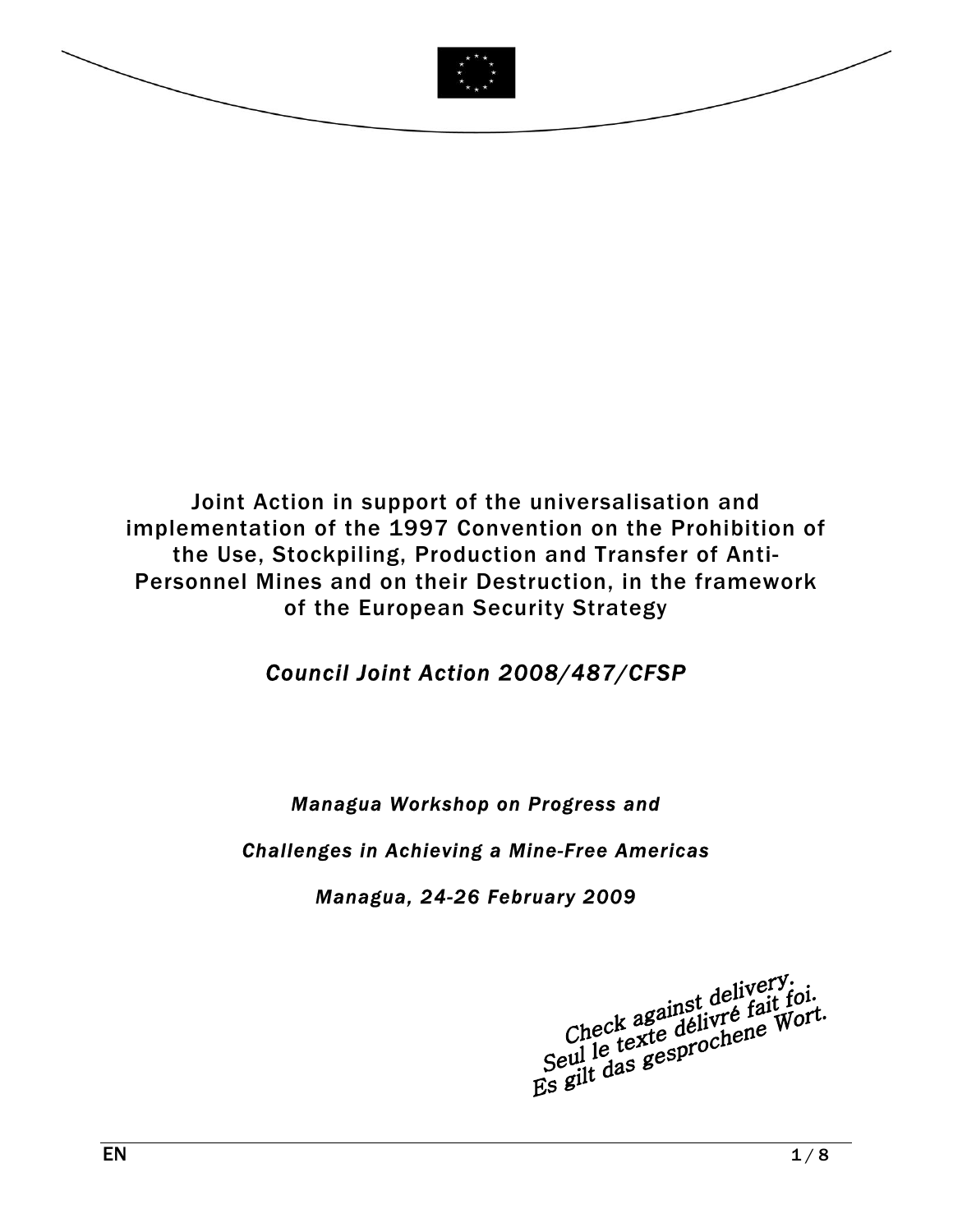Honourable Minister, Excellencies, distinguished participants, dear colleagues,

I am taking part in this opening ceremony on behalf of the Head of my Office, Ms. Annalisa Giannella, who was appointed by the High Representative for the Common Foreign and Security Policy of the EU, Mr. Javier Solana, his Personal Representative for non-proliferation issues in 2003.

Let me, as we start our work today, express my gratitude on behalf of the EU High Representative, Mr. Javier Solana, to all those who have made possible this seminar today and in particular to the Government of the Republic of Nicaragua, and the Organisation of American States, within the framework of the EU Joint Action adopted last year to support the Ottawa Convention (Convention on the Prohibition of the Use, Stockpiling, Production and Transfer of Anti-Personnel Mines and on their Destruction). The Geneva International Centre for Humanitarian Demining merits a particular mention for the energy, enthusiasm and professionalism with which they have undertaken the implementation of this EU project. Very much in line, with the way they ensure the ISU functions to the Ottawa Convention.

As the Representative of the EU Presidency has just explained a Joint Action is an instrument of EU foreign policy. It allows the European Union to take action and allocate financial resources to a specific objective. For most of you the European Commission programmes, with is own Delegation in Managua, are certainly better known.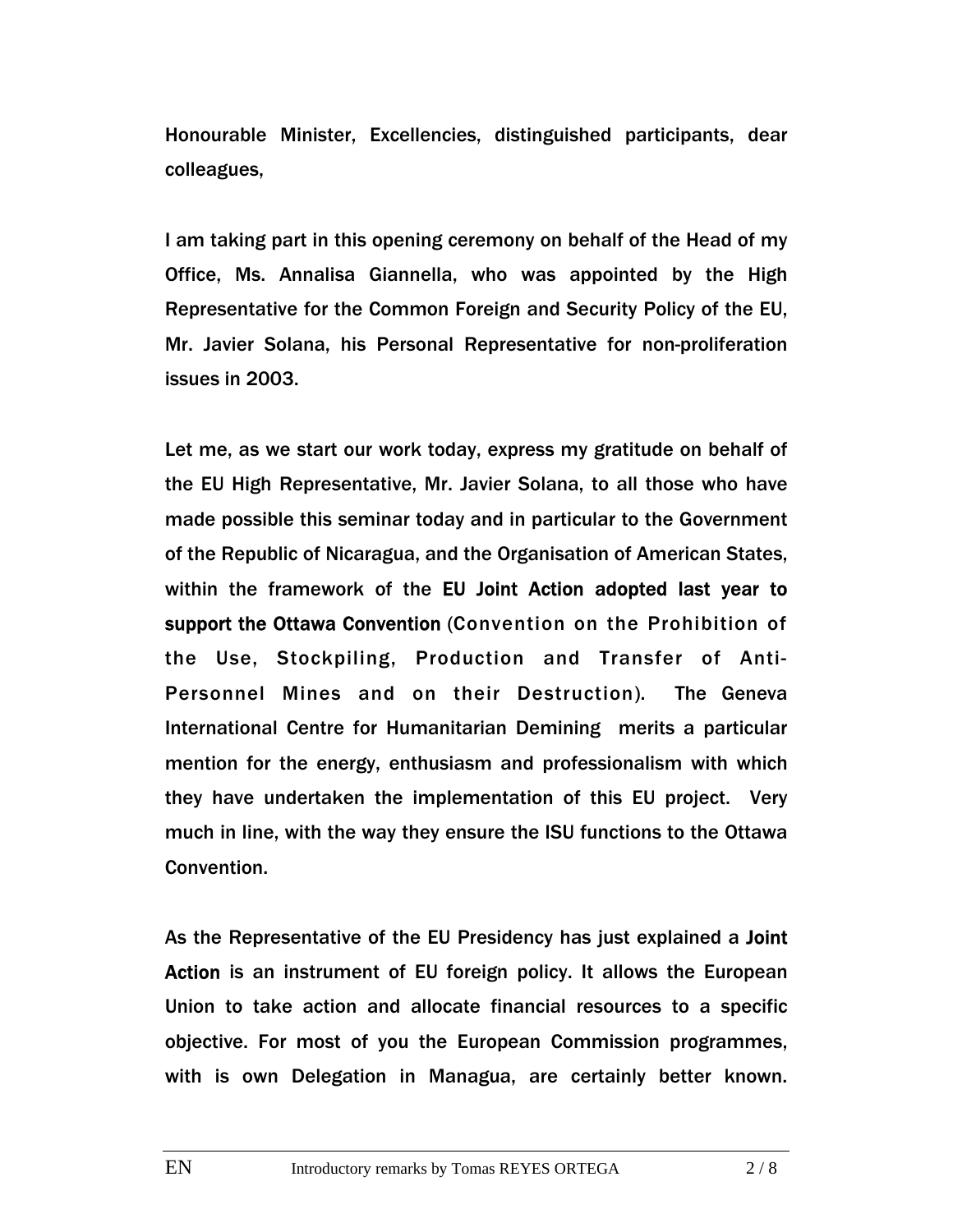Through community programmes the EU has contributed substantially to the implementation of the Ottawa Convention and towards the zerpvictims target. In 2007 the EU, through its Common Foreign and Security Policy, has chosen to make a contribution in support of the Ottawa Convention, using another of the instruments at its disposal, in this year which will lead us to the Review Conference of the Convention. The workshop also intends to create important synergies with the community programmes and to serve as platform to inform participants about them. I thank our colleague from the European Commission who will elaborate tomorrow on EC support for the implementation of the Ottawa Convention.

## I. But why is the EU interested in promoting the Ottawa Convention from a security perspective?

The Joint Action in support of the Ottawa Convention falls within the framework of our Security Strategy adopted by the Council in 2003. The European Security Strategy enshrines the principles of effective multilateralism, prevention and international cooperation which are also at the basis of the WMD and SALW Strategies, also adopted by the European Council.

The EU is developing a Common Foreign and Security Policy and is committed to play a role on the international scene in support of international peace, stability and security. The EU is active in the field of civil and military crisis management (ESDP), and also in the field of disarmament and non-proliferation. Security is a condition for development.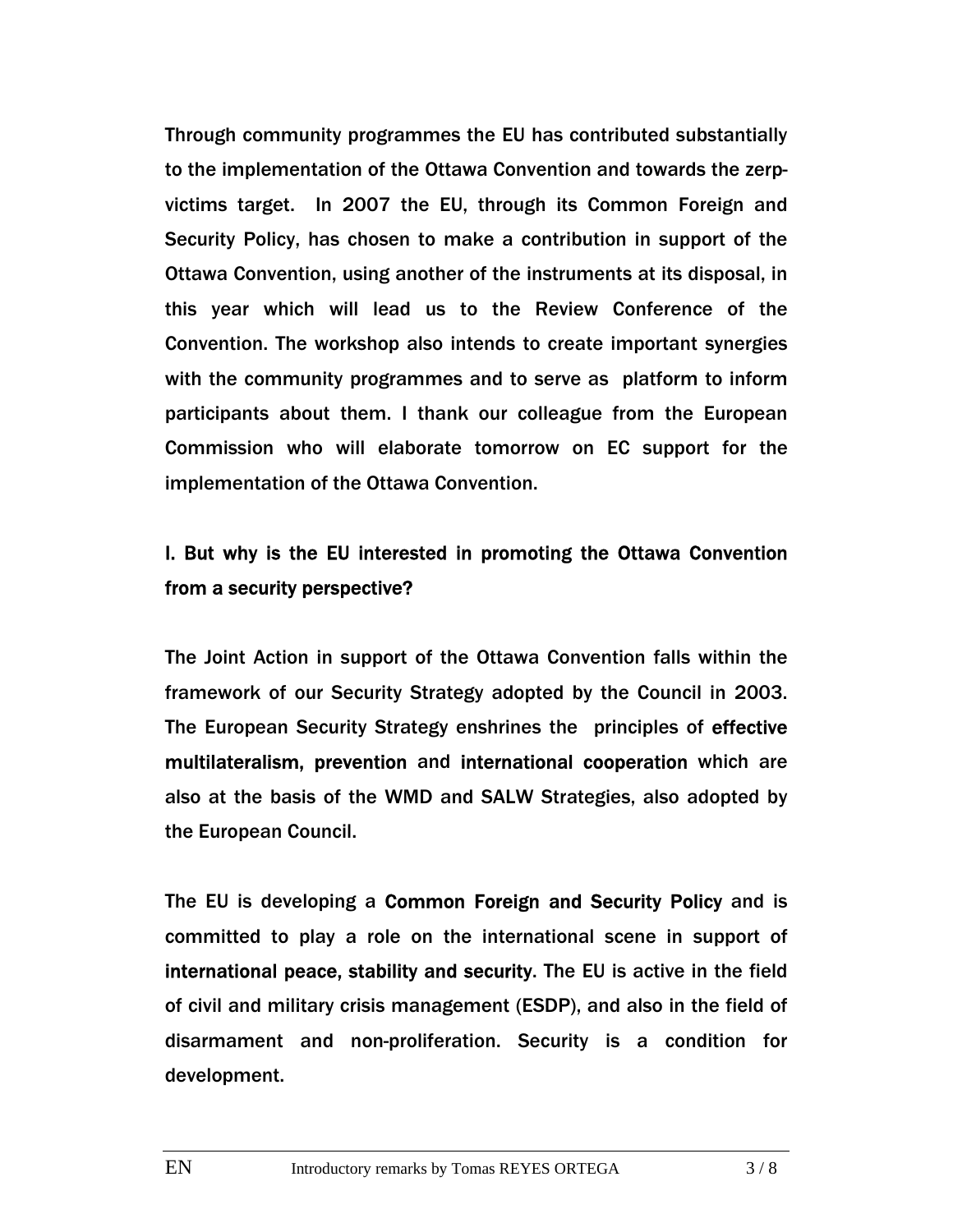In the area of disarmament and non-proliferation, effective multilateralism consists in strengthening the treaty based system: strengthening by expansion of membership and ensuring its full national compliance.

At the outset of our work in this area, the EU turned its attention towards multilateral instruments in the WMD area, by providing support for instance to the OPCW, the IAEA, the CTBTO, the BTWC and UNSCR 1540. This support materialised in a series of Joint Actions which established a particular scheme of work, based on universality, full national implementation and international cooperation.

Universality is a major requirement for treaties and conventions banning an entire category of weapons or regulating a certain type of activity. Universality is particularly important in order for a treaty to be fully credible and to fully achieve its objective. Parties will enjoy the benefit of the Treaty and feel protected if all other countries are also bound by the same rules and comply with them. The progress made by the Ottawa Convention is remarkable but there is still work to be done.

National implementation and international cooperation are the focus of our work in Managua during the two days ahead. I am very impressed by the thorough preparation of the workshop. The hands-on approach. The series of questions to assist participants in preparing the workshop which have been distributed ahead of the seminar should lead our work.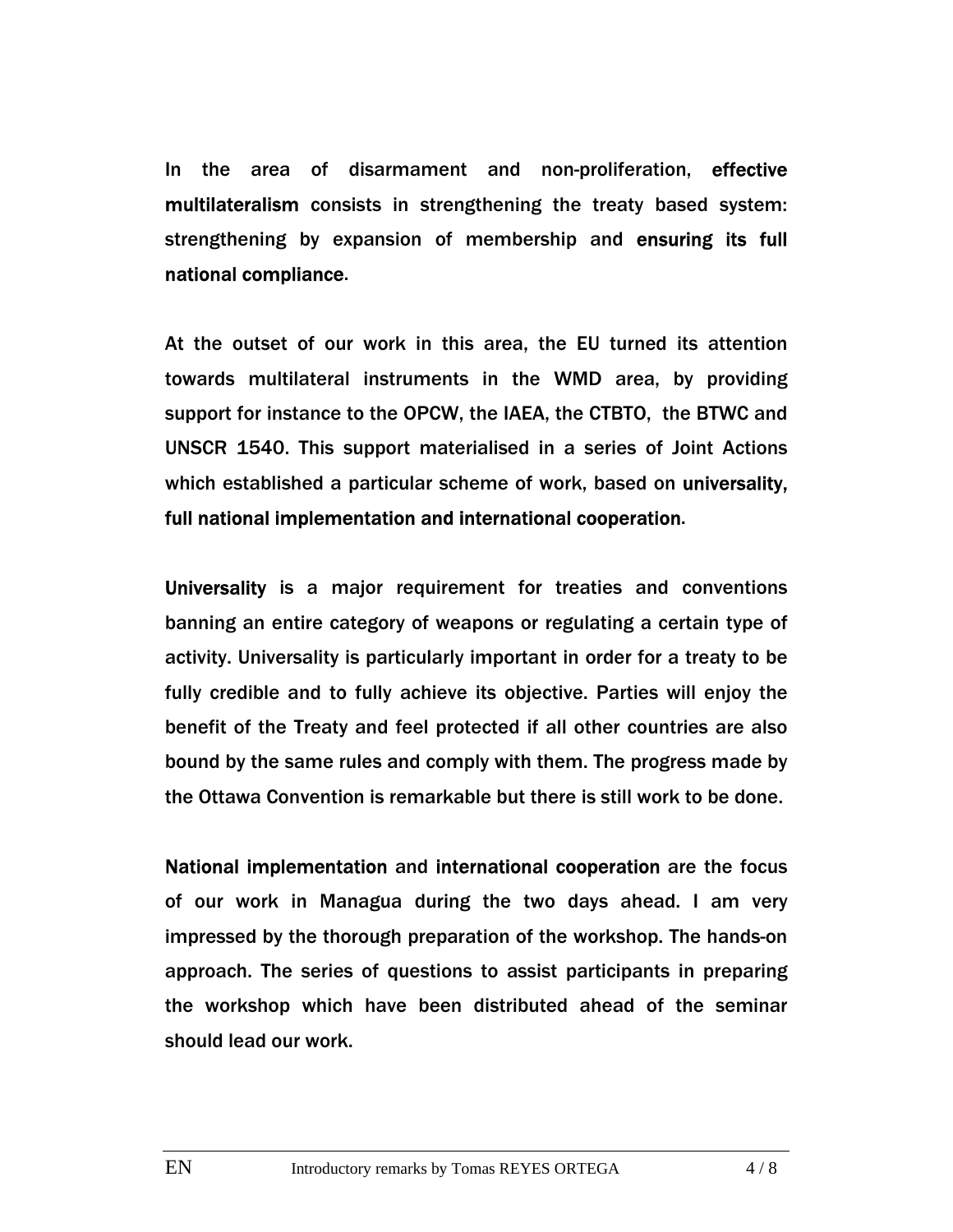#### II. EU action in the promotion of multilateral instruments

This scheme, based on those three elements proved to be successful in the WMD field, a particular example being the CWC, and we started to replicate it in the conventional field. The EU is committed to promote instruments at our disposal in the conventional weapons area.

I have had the pleasure to participate in a series of regional seminars to promote the International Marking and Tracing, organised by the UNODA and co-sponsored by the EU. Also, last year the EU has been very active in the promotion of the 1980 Convention on Certain Conventional Weapons, through a similar Joint Action to this one, implemented by the UNODA. I can recognise among participants in this workshop some of those with whom I shared intense days of work in Santo Domingo (CCW) and Rio de Janeiro (IMI). I am glad to see them here today. The support of the UN Regional Centre in Lima in the organisation of those events has to be acknowledged. The support of UNMAS has also been instrumental for the success of the regional seminars in support of the CCW. Finally today in Geneva the EU is organising an event to launch a series of regional seminars in order to promote the Arms Trade Treaty process. One of the regional seminars, which will be organised by UNIDIR, will target this region.

The work of the EU in this area is expanding and I have been a privileged witness to the development of its activities. I am also very privileged to be here today as we start a new adventure, in order to promote in a comprehensive and global manner, under the wise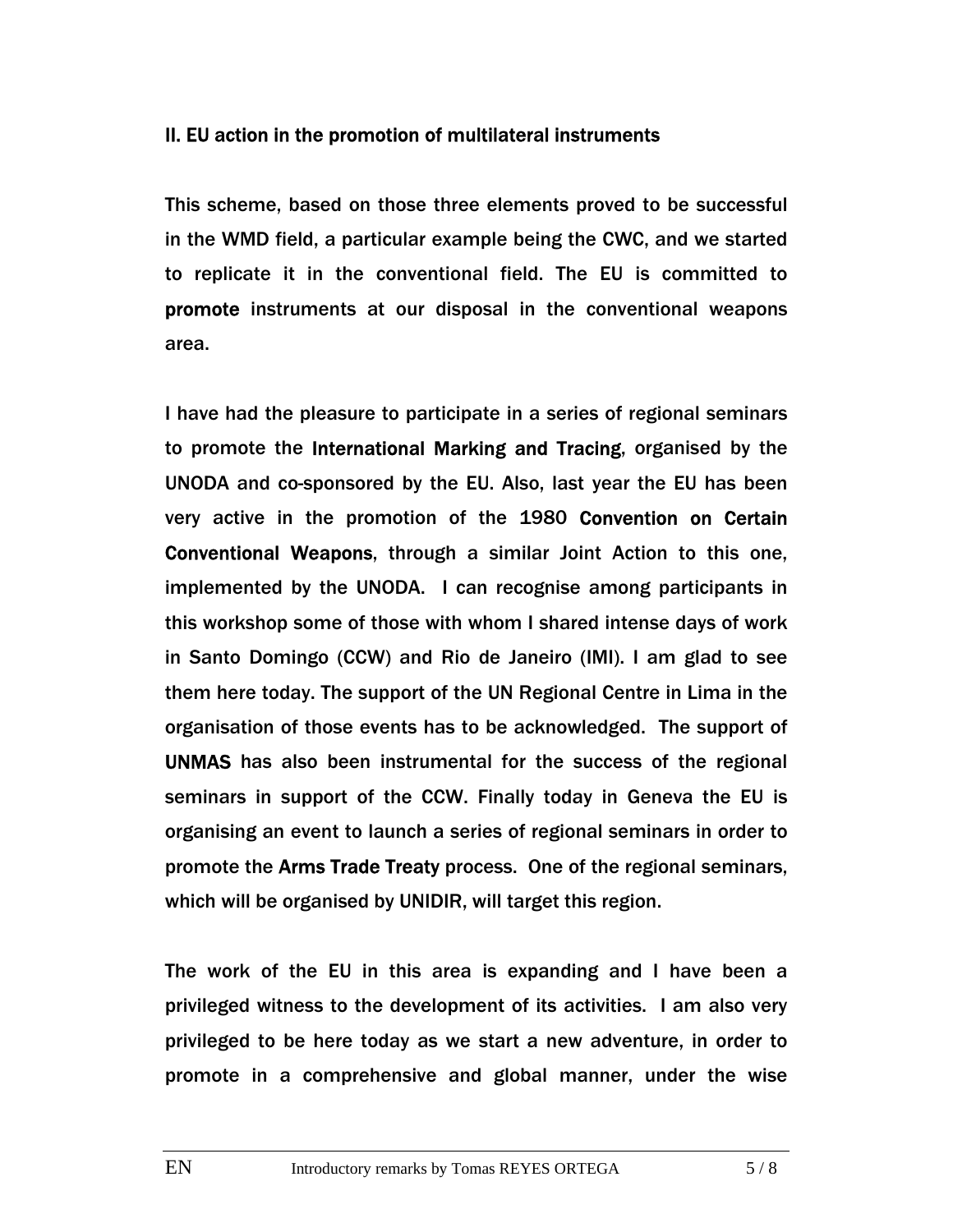guidance of the GICHD, an instrument of the importance and relevance of the Ottawa Convention. In times of financial difficulties, the donor community must exercise an exquisite control over its programmes. If the promotion of the Ottawa Convention, in the manner which we inaugurate today, has attracted the attention of the EU Member States and of the EU as a whole, all stakeholders must be responsible and take full advantage of the opportunities presented. I am sure we can rely on you. In particular with the horizon of a successful and meaningful Review Conference this year in Colombia.

#### III. Conclusion

This Joint Action was defined and firstly discussed by the Member States of the European Union under Portuguese Presidency. Being a Spanish national myself I could not think of a better way to start this series of regional seminars than in the Americas. En la tierra del poeta Rubén Darío.

Es esta además la última vez que ejerzo mis funciones como representante de la Oficina del Representante Personal en un acto de estas características. No quiero dejar pasar esta oportunidad sin agradecer a todos aquellos con los que he trabajado durante los cuatro últimos años, algunos de los cuales se encuentran entre nosotros esta tarde, su apoyo, su paciencia y su esfuerzo. También desearles a los que se quedan y a los que me sustituirán la mejor de las suertes. Ha sido un verdadero honor y un privilegio poder trabajar en este área fascinante y espero haber contribuido de alguna manera a establecer y a consolidar relaciones sólidas y duraderas entre la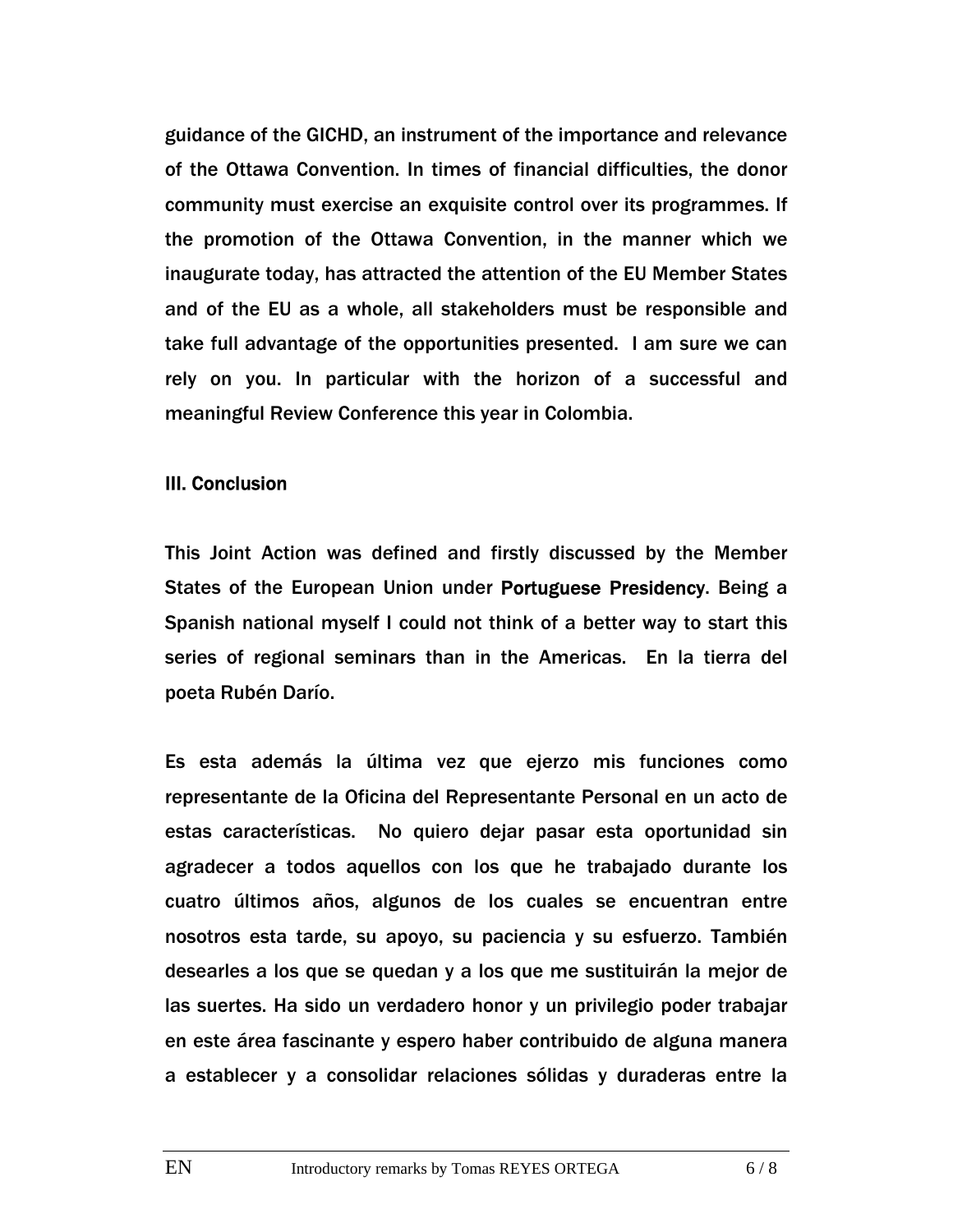Unión Europea, a través de su Política Exterior, y las organizaciones encargadas de la salvaguarda de los Tratados y las Convenciones internacionales en el área de desarme, no-proliferación y control de armas.

*Europa no ha sido nunca tan próspera, tan segura ni tan libre. La violencia de la primera mitad del siglo XX ha dado paso a un periodo de paz y estabilidad sin precedentes en la historia europea*. Así comienza la Estrategia de Seguridad Europea en cuyo marco se inscriben las actividades de la Unión en temas de seguridad y defensa y en concreto la Acción Común del Consejo adoptada en Julio del año pasado gracias a la cual nos podemos reunir en Managua durante este seminario. Me gustaría que esta frase inspirara del alguna manera el trabajo de los ilustres delegados durante los próximos dos días.

Dos días, durante los cuales, confío en que podamos responder con claridad a las preguntas relativas a temas tan importantes como la del despeje de zonas minadas, la asistencia a las victimas y la cooperación y la asistencia. La primera medida de nuestro éxito será la participación activa de todos vosotros en las sesiones de trabajo, el que se establezca un verdadero diálogo, de manera que podamos comenzar a resolver cuestiones que sirvan para contribuir a la Segunda Conferencia de Examen de la Convención. Y que se refuercen las redes regionales gracias al trabajo de la Organización de Estados Americanos. El presente seminario no es, ni pretende ser, un punto de llegada. En realidad el trabajo deberá de continuar, con mayor fuerza y conocimiento si cabe, una vez que el taller haya concluido. Constituye, nada más y nada menos, un paso firme y